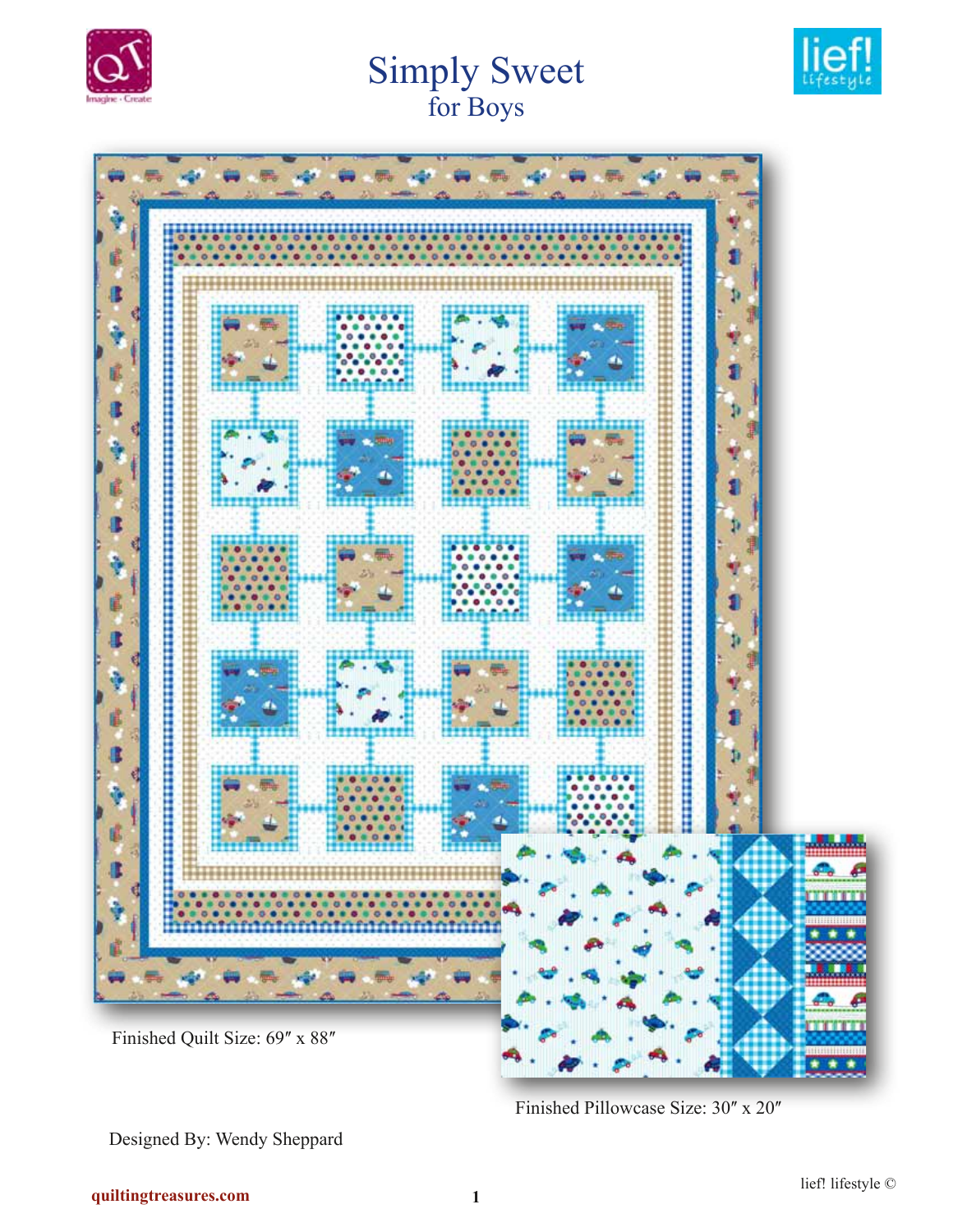

# Simply Sweet for Boys











22787-B 22787-A 22788-Z







22792-ZB 22786-ZB

| Ouilt                                |                |
|--------------------------------------|----------------|
| <b>FABRIC</b><br><b>REQUIREMENTS</b> |                |
| Design                               | Yards          |
| 22790-B                              | $1\frac{1}{8}$ |
| 22790-Y                              | $\frac{1}{2}$  |
| 22790-A                              | $\frac{1}{2}$  |
| 22791-Y                              | $1\frac{1}{8}$ |
| (binding)                            |                |
| 22789-A                              | $\frac{2}{3}$  |
| 22789-Z                              | $\frac{1}{3}$  |
| 22787-B                              | $\frac{1}{3}$  |
| 22787-A                              | $1\frac{2}{3}$ |
| 22788-Z                              | $\frac{1}{3}$  |
| 22792-ZB                             | $2\frac{1}{8}$ |
| 22788-Z<br>(Backing)                 | $5\frac{1}{2}$ |

| Pillowcase          |                |
|---------------------|----------------|
| <b>FABRIC</b>       |                |
| <b>REQUIREMENTS</b> |                |
|                     |                |
| Design              | Yards          |
| 22790-B             | $\frac{1}{3}$  |
| 22791-Y             | $\frac{1}{4}$  |
| 22786-ZB            | $^{3}/_{4}$    |
| 22788-Z             | $1\frac{3}{8}$ |

# **SIMPLY SWEET QUILT FOR BOYS**

Finished Quilt Size: 69" x 88"

## **Cutting**

**WOF** = Width of fabric.

*Note: Use a ¼ʺ seam allowance throughout unless otherwise directed. Label all pieces with the letters given in the cutting list. These letters are used to identify the pieces throughout the instructions.* 

### **22790-B Aqua gingham print**

- Cut (18)  $1\frac{1}{2}$  x **WOF** strips. Recut strips into (40)  $1\frac{1}{2}$ x  $7\frac{1}{2}$ " B and (40)  $1\frac{1}{2}$ " x  $9\frac{1}{2}$ " C strips.
- Cut (3)  $1\frac{1}{2}$  x **WOF** strips. Recut strips into (31)  $1\frac{1}{2}$  $x$  3½" E rectangles.

## **22790-Y Navy gingham print**

• Cut (7)  $1\frac{1}{2}$  x **WOF** N/O strips.

## **22790-A Khaki gingham print**

 $\cdot$  Cut (6)  $2''$  x **WOF** I/J strips.

## **22791-Y Blue tonal crosshatch**

- Cut (7)  $1\frac{1}{2}$  x **WOF** R/S strips.
- Cut (8)  $2\frac{1}{4}$  x **WOF** strips for binding.

### **22789-A Khaki star print**

- Cut (1)  $7\frac{1}{2}$ " x **WOF** strip. Recut strip into (4)  $7\frac{1}{2}$ " A5 squares.
- Cut (3) 4ʺ x **WOF** M strips.

### **22789-Z White star print**

•Cut (1)  $7\frac{1}{2}$ " x **WOF** strip. Recut strip into (3)  $7\frac{1}{2}$ " A2 squares.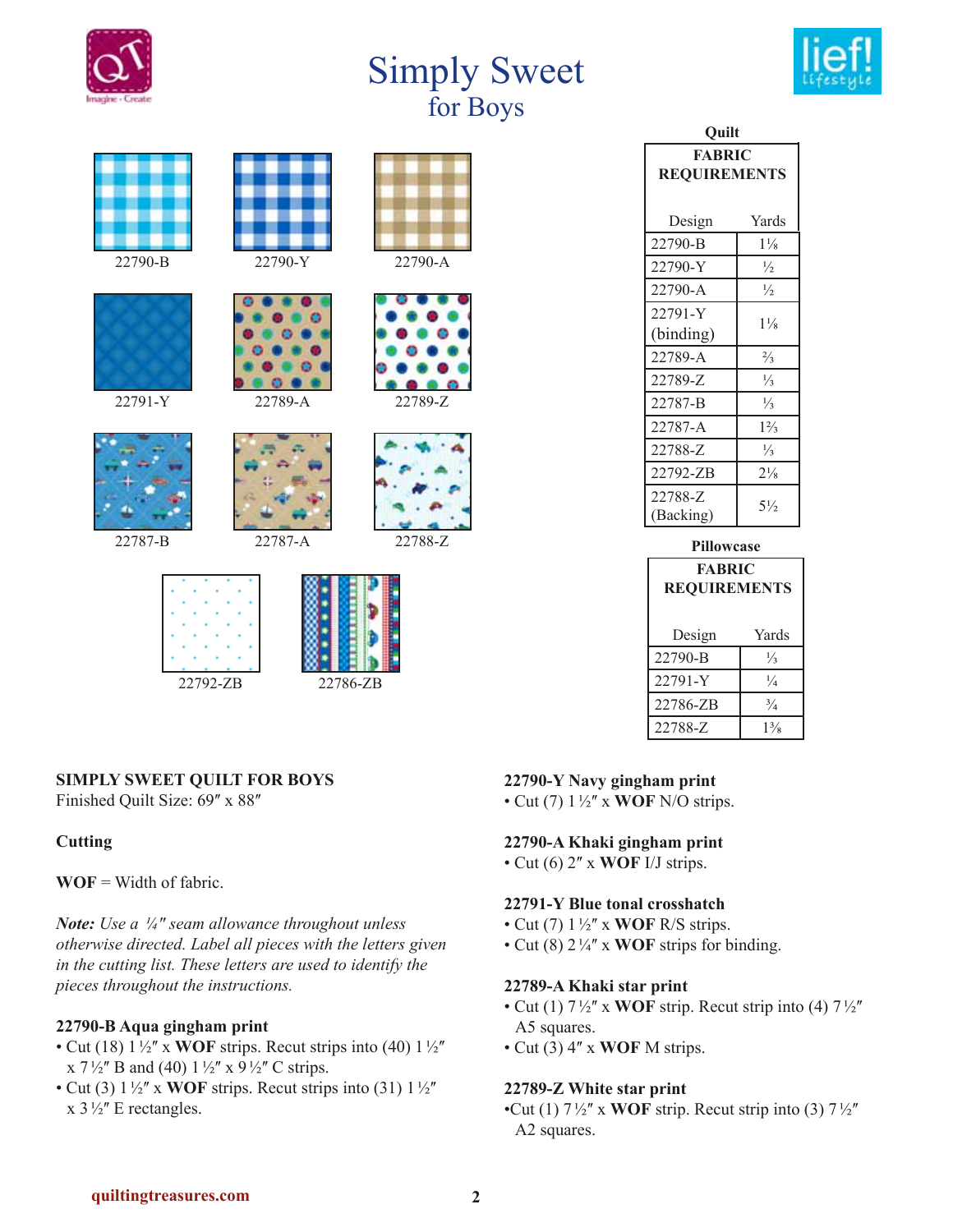

# Simply Sweet for Boys



### **22787-B Blue crosshatch print**

• Cut (1)  $7\frac{1}{2}$  x **WOF** strip. Recut strip into (5)  $7\frac{1}{2}$ A4 squares.

#### **22787-A Khaki crosshatch print**

- Cut (1)  $7\frac{1}{2}$ " x **WOF** strip. Recut strip into (5)  $7\frac{1}{2}$ " A1 squares.
- Cut (8) 5" x **WOF** T/U strips.

#### **22788-Z Ticking transportation print**

• Cut (1)  $7\frac{1}{2}$  x **WOF** strip. Recut strip into (3)  $7\frac{1}{2}$ A3 squares.

#### **22788-ZB White-with-blue dots**

- Cut (7)  $3\frac{1}{2}$  x **WOF** strips. Recut strips into (62)  $3\frac{1}{2}$  $x 4\frac{1}{2}$ " D rectangles.
- Cut (1)  $3\frac{1}{2}$ " x **WOF** strip. Recut strip into (12)  $3\frac{1}{2}$ " F squares.
- Cut (12) 2" x **WOF** G/H and P/Q strips.
- Cut (6)  $1\frac{1}{2}$ " x **WOF** K/L strips.

#### **22788-Z Ticking transportation print**

• Cut (2) 96" x **WOF** lengths for backing.

#### **Completing the Frame Blocks**

**1.** Sew a B strip to opposite sides and C strips to the top and bottom of an A1 square to complete one A1 Frame block. Press seams toward B and C strips as added. Repeat to make a total of 5 A1 Frame blocks (Diagram 1).



**2.** Repeat step 1 with B and C strips on each A2, A3, A4 and A5 square to make a total of 3 each A2 and A3 Frame blocks, 5 A4 Frame blocks and 4 A5 Frame blocks (Diagram 1 again).

#### **Quilt Assembly**

**1.** Sew an E rectangle between 2 D rectangles to make a D-E sashing unit (Diagram 2). Press seams toward E. Repeat to make a total of 31 D-E sashing units.



**2.** Join 4 D-E sashing units with 3 F squares to make a sashing row (Diagram 3). Press seams toward the F squares. Repeat to make a total of 4 sashing rows.



**3.** Select and join 1 each A1, A2, A3 and A4 Frame blocks with 3 D-E sashing units to make Row 1 (Diagram 4). Press seams toward the blocks. Repeat to make Row 5.



### **quiltingtreasures.com 3**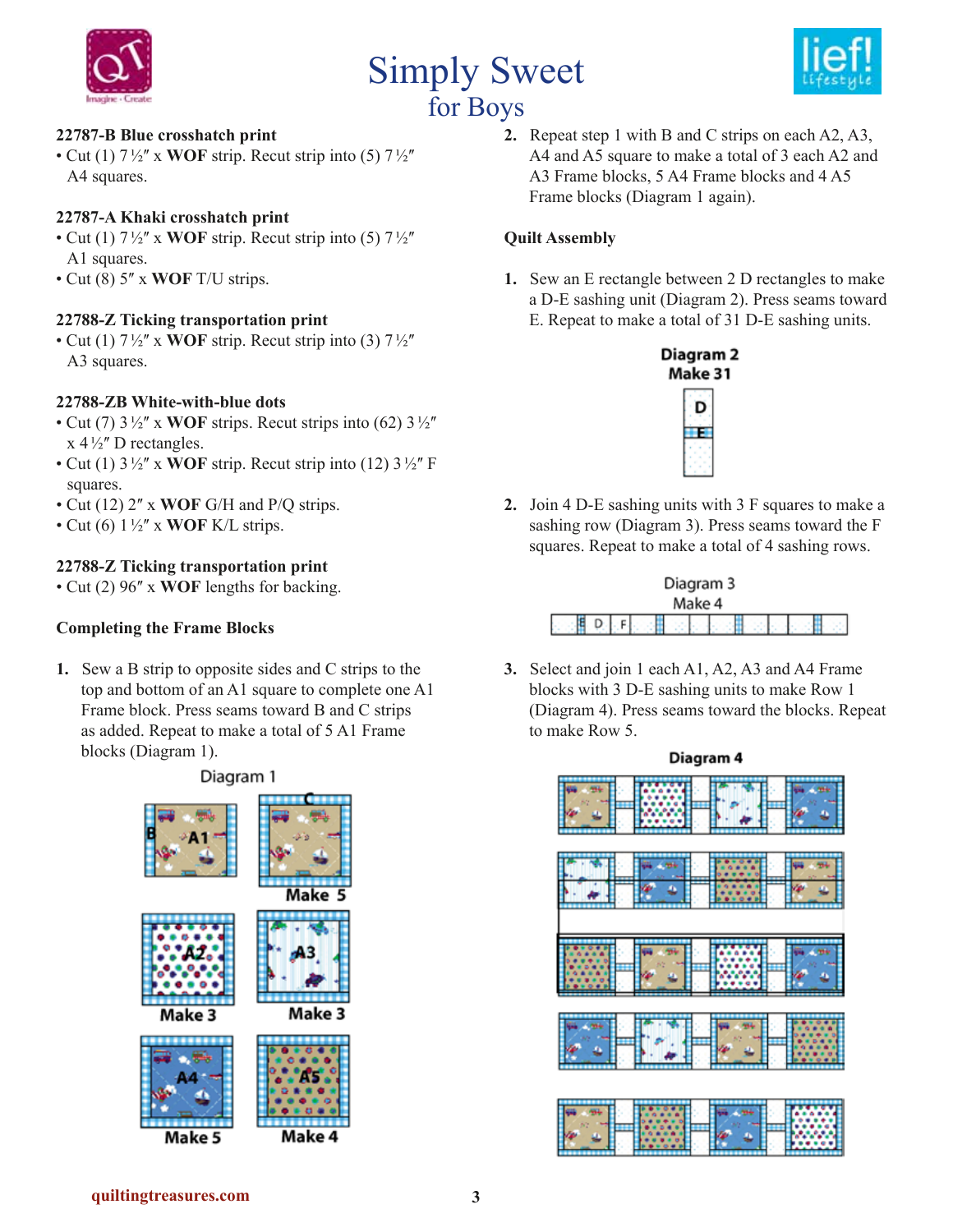

# Simply Sweet for Boys



- **4.** Repeat step 3 with the remaining Frame blocks to make Rows 2, 3 and 4, again referring to Diagram 4 for positioning of blocks.
- **5.** Join the block rows and the sashing rows to complete the pieced center (Diagram 5). Press seams toward the block rows.



Diagram 5

- **6.** Join the G/H and P/Q strips on the short ends to make a long strip. Press seams open. Recut strip into 2 strips each of the following:  $2'' \times 57\frac{1}{2}$  G,  $2'' \times$ 48  $\frac{1}{2}$ " H, 2" x 74  $\frac{1}{2}$ " P and 2" x 58  $\frac{1}{2}$ " Q.
- **7.** Sew G strips to opposite long sides and H strips to the top and bottom of the pieced center. Press seams toward the strips.
- **8.** Join the I/J strips on the short ends to make a long strip. Press seams open. Recut strip into (2)  $1\frac{1}{2}$  x 60 $\frac{1}{2}$ " I strips and (2)  $1\frac{1}{2}$ " x 51 $\frac{1}{2}$ " J strips. Sew I strips to opposite long sides and J strips to the top and bottom of the pieced center. Press seams toward the I and J strips.
- **9.** Join the K/L strips on the short ends to make a long strip. Press seams open. Recut strip into (2)  $1\frac{1}{2}$  x 63 $\frac{1}{2}$ " K strips and (2)  $1\frac{1}{2}$ " x 53 $\frac{1}{2}$ " L strips. Sew K strips to opposite long sides and L strips to the top and bottom of the pieced center. Press seams toward the K and L strips.
- **10.** Join the M strips on the short ends to make a long strip. Press seams open. Recut strip into  $(2)$  4" x 53 $\frac{1}{2}$ " M strips. Sew an M strip to the top and bottom of the pieced center. Press seams toward the M strips.
- **11.** Join the N/O strips on the short ends to make a long strip. Press seams open. Recut strip into (2)  $1\frac{1}{2}$ " x 72 $\frac{1}{2}$ " N strips and (2)  $1\frac{1}{2}$ " x 55 $\frac{1}{2}$ " O strips. Sew N strips to opposite long sides and O strips to the top and bottom of the pieced center. Press seams toward the N and O strips.
- **12.** Sew the previously prepared P strips to opposite long sides and Q strips to the top and bottom of the pieced center. Press seams toward the P and Q strips.
- **13.** Join the R/S strips on the short ends to make a long strip. Press seams open. Recut strip into (2)  $1\frac{1}{2}$  x 77 $\frac{1}{2}$ " R strips and (2)  $1\frac{1}{2}$ " x 60 $\frac{1}{2}$ " S strips. Sew R strips to opposite long sides and S strips to the top and bottom of the pieced center. Press seams toward the R and S strips.
- **14.** Join the T/U strips on the short ends to make a long strip. Press seams open. Recut strip into  $(2)$  5<sup> $\prime\prime$ </sup> x 79 $\frac{1}{2}$ " T strips and (2) 5" x 69 $\frac{1}{2}$ " U strips. Sew T strips to opposite long sides and U strips to the top and bottom of the pieced center to complete the quilt top. Press seams toward the T and U strips.
- **15.** Join the  $2\frac{1}{4}$ -wide blue tonal crosshatch binding strips with diagonal seams to make a long strip. Trim seams to  $\frac{1}{4}$  and press open. Fold the strip with wrong sides together along length and press to make binding.
- **16.** Remove the selvage edges from the backing pieces. Join the pieces on the 96" edges with a  $\frac{1}{2}$ " seam allowance. Press seam open. Trim top and bottom edges to make a 77" x 96" backing piece with a vertical seam.
- **17.** Layer, quilt, and bind using your favorite methods and the prepared binding strip to complete the quilt.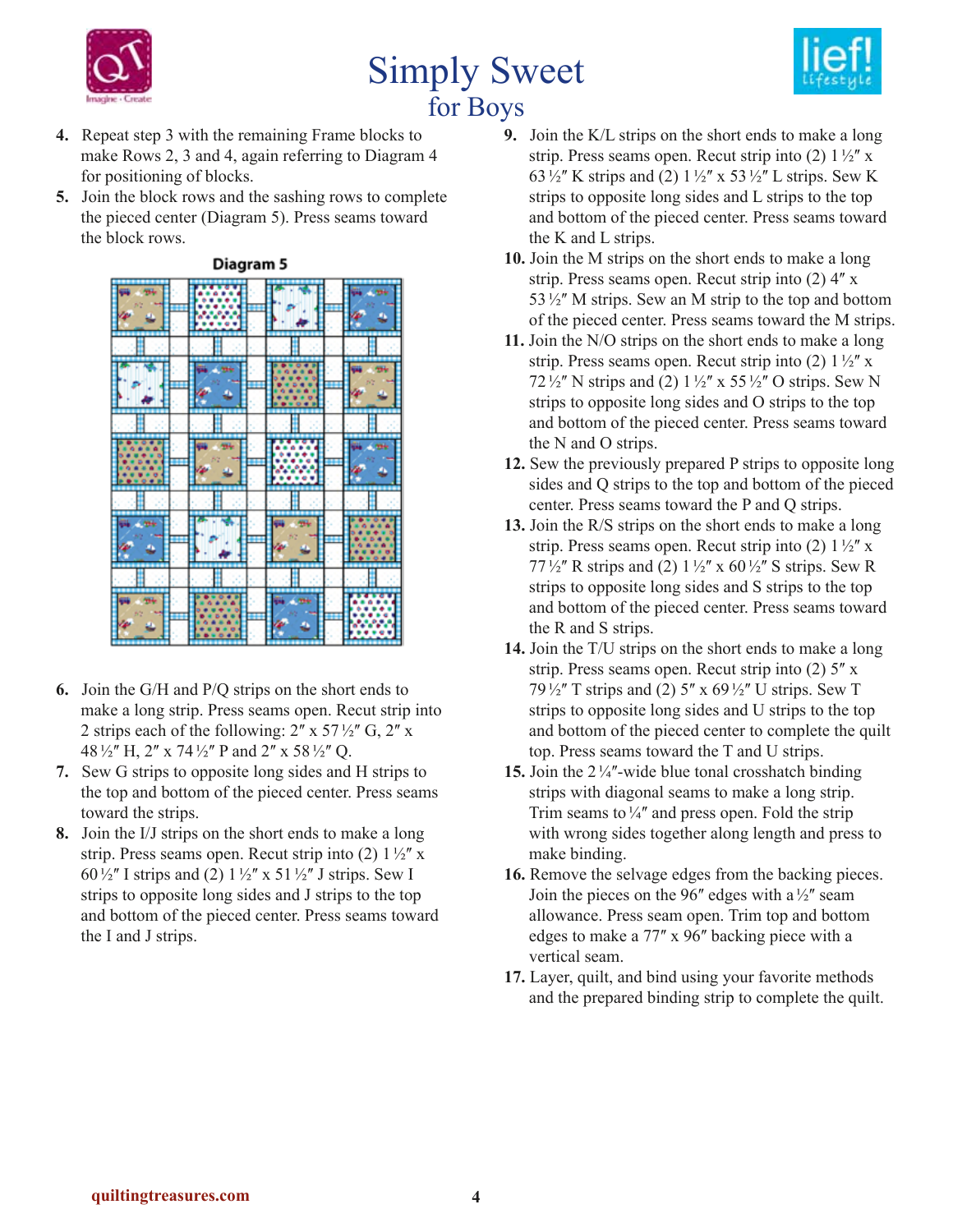





### **SIMPLY SWEET PILLOWCASE FOR BOYS**

Finished Pillowcase Size: 30" x 20"

#### **Cutting**

**WOF** = Width of fabric.

*Note: Use a ¼ʺ seam allowance throughout unless otherwise directed. Label all pieces with the letters given in the cutting list. These letters are used to identify the pieces throughout the instructions.* 

#### **22790-B Aqua gingham print**

- Cut (1)  $5\frac{1}{2}$ " x **WOF** strip. Recut strip into (4)  $5\frac{1}{2}$ " A squares.
- Cut (1)  $1\frac{1}{2}$  x **WOF** strip. Recut into (2)  $1\frac{1}{2}$  x  $20\frac{1}{2}$ C strips.

#### **22791-Y Blue tonal crosshatch**

• Cut (2)  $3''$  x **WOF** strips. Recut strips into (16)  $3''$ B squares.

#### **22786-ZB Car stripe**

• Cut (1)  $20\frac{1}{2}$  x **WOF** strip. Recut strip into (1)  $17\frac{1}{2}$  x  $20\frac{1}{2}$ " D rectangle.

#### **22788-Z Ticking transportation print**

- Cut (1)  $20\frac{1}{2}$  x **WOF** strip. Recut strip into (1)  $18\frac{1}{2}$  x  $20\frac{1}{2}$ " E front rectangle.
- Cut (1)  $20\frac{1}{2}$  x **WOF** strip. Recut strip into (1)  $35\frac{1}{2}$  x  $20\frac{1}{2}$ " F back rectangle.

#### **Completing the Pillowcase Front**

- **1.** Draw a diagonal line from corner to corner on the wrong side of each B square.
- **2.** Place a B square right sides together on 2 opposite corners of an A square and stitch on the marked lines (Diagram 1). Repeat on the remaining corners.





**3.** Trim<sup>1/4"</sup> from each stitched line. Press B to the right side to complete an A-B unit (Diagram 2). Repeat to make a total of 4 A-B units.

# Diagram<sub>2</sub>



**4.** Join the A-B units to make an A-B strip (Diagram 3). Press seams open.

#### Diagram<sub>3</sub>